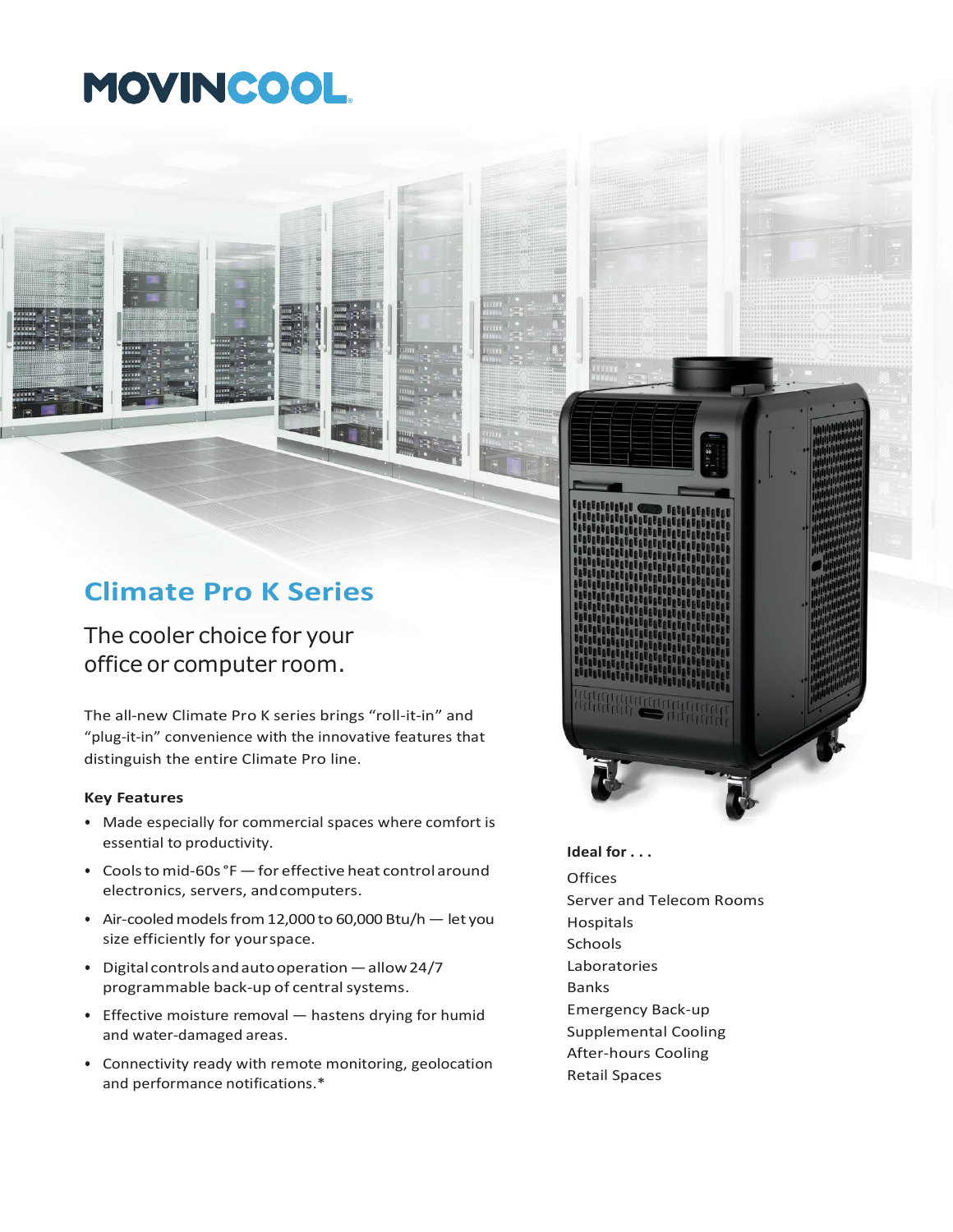# MOVINCOOL.







#### **Climate Pro K Series** Specifications

|                                 |                                          | <b>K12</b>                       | <b>K18</b>                       | <b>K24</b>                       |
|---------------------------------|------------------------------------------|----------------------------------|----------------------------------|----------------------------------|
| <b>Electronic Features</b>      | <b>Control Panel</b>                     | Programmable                     | Programmable                     | Programmable                     |
| <b>Cooling Capacity</b>         | Rating Conditions: 95°F @ 60% RH         | 12,000 Btu/h                     | 16,800 Btu/h                     | 23,600 / 24,000 Btu/h            |
| Electrical<br>Characteristics   | Voltage Requirement (60 Hz)              | 1 Phase, 115 V                   | 1 Phase, 115 V                   | 1 Phase, 208/230 V               |
|                                 | <b>Total Power Consumption</b>           | $1.2$ kW                         | $1.7$ kW                         | 2.9 kW*                          |
|                                 | <b>Current Consumption</b>               | $10.3$ amps                      | $14.5 \text{ amps}$              | $12.5$ amps*                     |
|                                 | <b>Recommended Fuse Size</b>             | 15 amps                          | 20 amps                          | 20 amps                          |
|                                 | <b>NEMA Plug Configuration</b>           | $5-15P$                          | $5-20P$                          | 6-20P                            |
|                                 | Min. - Max. Voltage                      | 104 - 127 V                      | 104 - 127 V                      | 198 - 253 V                      |
| Fans                            | Motor Output                             | 0.23 kW                          | 0.23 kW                          | $0.56$ kW*                       |
| Evaporator                      | Fan Type                                 | Centrifugal                      | Centrifugal                      | Centrifugal                      |
|                                 | Max. Air Flow - High/Mid/Low             | 410/380/330 CFM                  | 540/500/440 CFM                  | 650/600/530 CFM                  |
|                                 | Max. External Static Pressure            | 0.31 IWG                         | 0.31 IWG                         | 0.51 IWG                         |
| Condenser                       | Fan Type                                 | Centrifugal                      | Centrifugal                      | Centrifugal                      |
|                                 | Max. Air Flow - High/Mid/Low             | 760/700/640 CFM                  | 770/710/630 CFM                  | 870/760/740 CFM                  |
|                                 | Max. External Static Pressure            | 0.16 IWG                         | 0.23 IWG                         | 0.16 IWG                         |
| Compressor                      | Type                                     | <b>Hermetic Rotary</b>           | <b>Hermetic Rotary</b>           | <b>Hermetic Rotary</b>           |
|                                 | Output                                   | 0.75 kW                          | $0.9$ kW                         | $1.5$ kW*                        |
| Refrigerant                     | Type                                     | R-410A                           | R-410A                           | R-410A                           |
| Dimensions                      | WxDxH                                    | 22 x 27 x 47 in                  | 22 x 27 x 47 in                  | 22 x 27 x 51 in                  |
| Net Weight/Shipping Weight      |                                          | 166/208 lb                       | 172/209 lb                       | 205/243 lb                       |
| Power Cord                      | Gauge                                    | 14 AWG (3-core)                  | 12 AWG (3-core)                  | 12 AWG (3-core)                  |
|                                 | Length                                   | 10 <sub>ft</sub>                 | 10 <sub>ft</sub>                 | 6 ft                             |
| <b>Condensate Tank Capacity</b> |                                          | 5 gal                            | 5 gal                            | 5 gal                            |
| <b>Operating Conditions</b>     | Min. - Max.                              | 65°F @ 50% RH -<br>95°F @ 60% RH | 65°F @ 50% RH -<br>95°F @ 60% RH | 65°F @ 50% RH -<br>95°F @ 60% RH |
| Max. Duct Length                | Per Cold Duct Hose                       | 30 ft                            | $25$ ft                          | 50 ft                            |
|                                 | <b>Hot Duct Hose</b>                     | 60 ft                            | 60 ft                            | 45 ft                            |
| Max. Sound Level                | With Condenser Duct - High/Mid/Low       | 59/57/53 dB(A)                   | 63/61/59 dB(A)                   | 66/64/61 dB(A)                   |
|                                 | Without Condenser Duct -<br>High/Mid/Low | 61/59/55 dB(A)                   | 65/63/60 dB(A)                   | 68/66/63 dB(A)                   |

\*Specifications information shown with 230 V. All specifications subject to change without notice. All models come with a standard warranty covering the entireunitandcompressorfor12months.VisitMovinCool.com/warranty fordetailson MovinCool'sindustry-bestfree ExtendedWarrantyProgram which includes three (3) years for both parts and labor on portable units.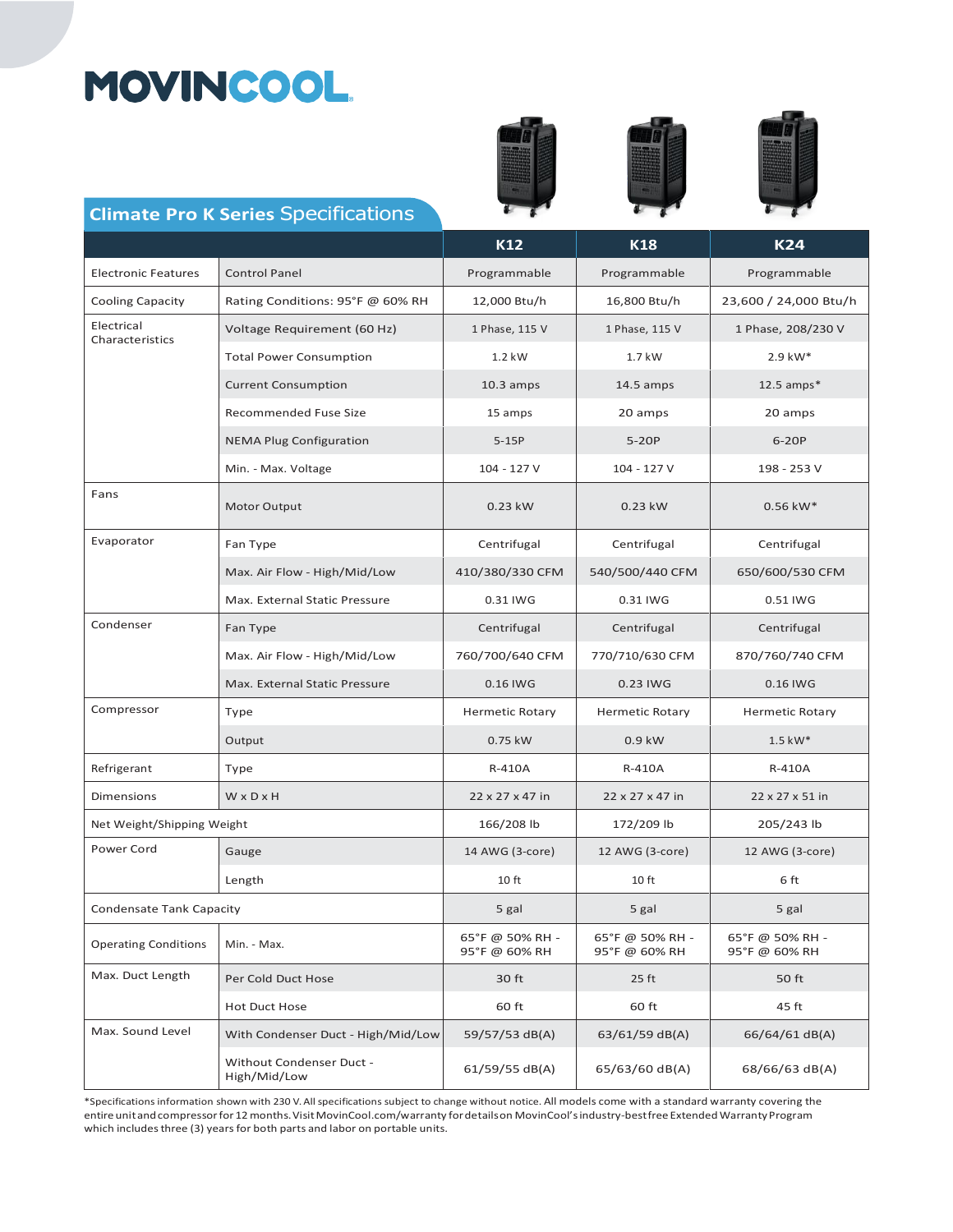





### **Climate Pro K Series** Specifications

|                                 |                                          | <b>K36</b>                     | <b>K60</b>                     | <b>K63</b>                     |
|---------------------------------|------------------------------------------|--------------------------------|--------------------------------|--------------------------------|
| <b>Electronic Features</b>      | <b>Control Panel</b>                     | Programmable                   | Programmable                   | Programmable                   |
| <b>Cooling Capacity</b>         | Rating Conditions: 95°F @ 60% RH         | 36,000 Btu/h                   | 60,000 Btu/h                   | 60,000 Btu/h                   |
| Electrical<br>Characteristics   | Voltage Requirement (60 Hz)              | 1 Phase, 208/230 V             | 1 Phase, 208/230 V             | 3 Phase, 460 V                 |
|                                 | <b>Total Power Consumption</b>           | 4.3 kW*                        | 6.6 kW*                        | 6.6 kW                         |
|                                 | <b>Current Consumption</b>               | 19.9 amps $*$                  | $31.5$ amps*                   | $12.2$ amps                    |
|                                 | <b>Recommended Fuse Size</b>             | 30 amps                        | 50 amps                        | 20 amps                        |
|                                 | <b>NEMA Plug Configuration</b>           | 6-30P                          | 6-50P                          | $L16 - 20$                     |
|                                 | Min. - Max. Voltage                      | 198 - 253 V                    | 198 - 253 V                    | 440 - 480 V                    |
| Fans                            | Motor Output                             | 0.23 kW Evaporator             | 0.56 kW Evaporator             | 0.56 kW Evaporator             |
|                                 |                                          | 0.37 kW Condenser              | 0.30 kW x 2 Condensers         | 0.30 kW x 2 Condensers         |
| Evaporator                      | Fan Type                                 | Centrifugal                    | Centrifugal                    | Centrifugal                    |
|                                 | Max. Air Flow - High/Mid/Low             | 920/880/840 CFM                | 1770/1710/1650 CFM             | 1770/1710/1650 CFM             |
|                                 | Max. External Static Pressure            | 0.6 IWG                        | 0.9 IWG                        | 0.9 IWG                        |
| Condenser                       | Fan Type                                 | Centrifugal                    | Centrifugal                    | Centrifugal                    |
|                                 | Max. Air Flow - High/Mid/Low             | 1390/990 CFM                   | 2400 CFM                       | 2400 CFM                       |
|                                 | Max. External Static Pressure            | 0.5 IWG                        | 0.85 IWG                       | 0.85 IWG                       |
| Compressor                      | Type                                     | <b>Hermetic Scroll</b>         | <b>Hermetic Rotary</b>         | <b>Hermetic Scroll</b>         |
|                                 | Output                                   | 2.3 kW                         | 3.45 kW                        | 3.45 kW                        |
| Refrigerant                     | Type                                     | R-410A                         | R-410A                         | R-410A                         |
| <b>Dimensions</b>               | WxDxH                                    | 31 x 55 x 53 in                | 31 x 55 x 64 in                | 31 x 55 x 64 in                |
| Net Weight/Shipping Weight      |                                          | 454/535 lb                     | 582/666 lb                     | 659/743 lb                     |
| Power Cord                      | Gauge                                    | 12 AWG (3-core)                | 6 AWG (3-core)                 | 12 AWG (3-core)                |
|                                 | Length                                   | 6 ft                           | 6 ft                           | 6 ft                           |
| <b>Condensate Tank Capacity</b> |                                          | 2@5 gal                        | Auto Pump Included             | Auto Pump Included             |
| <b>Operating Conditions</b>     | Min. - Max. @ 50% RH                     | $65^{\circ}$ - 95 $^{\circ}$ F | $65^{\circ}$ - $105^{\circ}$ F | $65^{\circ}$ - $105^{\circ}$ F |
| Max. Duct Length                | Per Cold Duct Hose                       | 40 ft                          | 40 ft                          | 40 ft                          |
|                                 | Hot Duct Hose                            | 60 ft                          | 100 ft                         | 100 ft                         |
| Max. Sound Level                | With Condenser Duct - High/Mid/Low       | 68/67/66 dB(A)                 | 69/68/67 dB(A)                 | 69/68/67 dB(A)                 |
|                                 | Without Condenser Duct -<br>High/Mid/Low | 70/69/68 dB(A)                 | 71/70/69 dB(A)                 | 71/70/69 dB(A)                 |

\*Specifications information shown with 230 V. All specifications subject to change without notice. All models come with a standard warranty covering the entire unit and compressor for 12 months. Visit MovinCool.com/warranty for details on MovinCool's industry-bestfree Extended Warranty Program which includes three (3) years for both parts and labor on portable units.



**American Portable Air 877-823-2722**